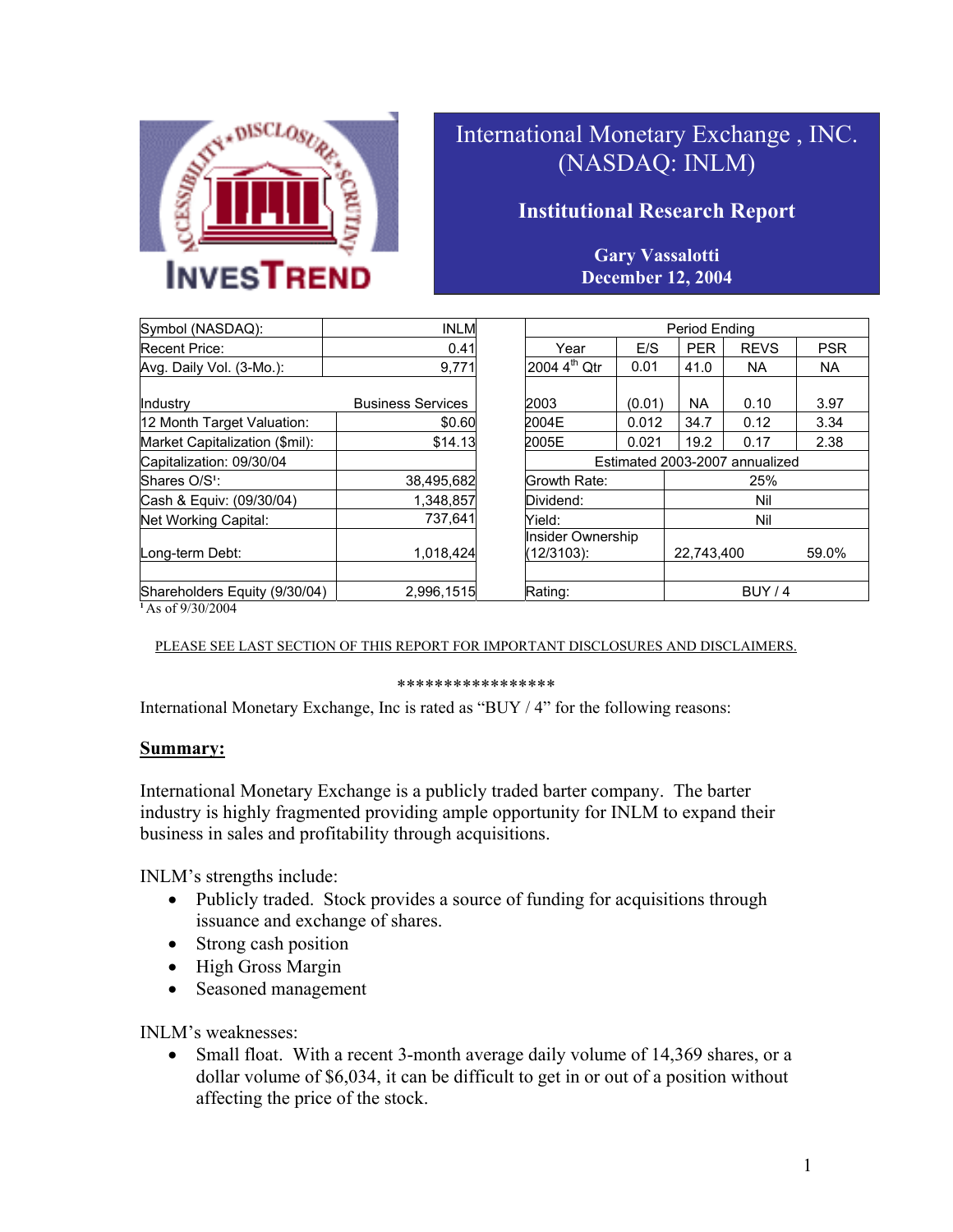### **A history of Barter and Money**

Barter began long before any organized monetary exchange system existed. Simply put, when one person needed what another person possessed, they traded for it, or bartered. The first type of money, really a barter system, consisted of trading livestock for goods or services. Goats, pigs, cattle and sheep were a measure of a man's wealth.

Around 1,200 BC, many people began to use Cowrie shells as a form of currency. This practice continued up to the middle of the  $20<sup>th</sup>$  century in isolated parts of the world. The Cowrie shell can be considered one of the oldest forms of currency.

Somewhere around 500 BC, metal coinage began to appear in the form of silver lumps. Coins (see photo of coins on the right<sup>1</sup>) were believed to be first used in Lydia, part of present day Turkey. These coins were stamped with images of gods or emperors to validate them.



Coinage soon led to other types of money. A precursor of paper money was leather money, used by the Chinese around 118 BC. These primitive 'banknotes' were essentially decorated, square pieces of leather.

Gold began to make a major contribution to the monetary system around the 1800's as Europe adopted the metal to back its banknotes. This allowed for the printing of more banknotes without the introduction of inflation. The US followed suit and adopted this standard in the 1900's, which helped the US form a central bank.

The Gold standard began to lose power during the depression of the 30's, as banknotes were devalued to help provide relief. As the world went off of the Gold standard, complex regulation of currency valuation began.  $2^{\circ}$ 

The past decade or two has ushered in a new type of currency, electronic. The use of credit cards has facilitated the gradual shift to electronic forms of monetary exchange. Value is now stored in debit cards and borrowed from banks with the swipe of a piece of plastic. In Japan, monetary value is even stored within their cellular phones; instead of using a debit card, they transmit payment via their cell phone.

## **Today's Barter Industry**

The US barter exchanges first began to form in the 60's, with the operators plugging the exchanges as ways to do business without paying taxes.

<span id="page-1-0"></span> $\overline{a}$ <sup>1</sup> Image from: <http://minneapolisfed.org/econed/curric/history.cfm>, The Federal Reserve Bank of Minneapolis.

<span id="page-1-1"></span><sup>&</sup>lt;sup>2</sup> Background information from  $\frac{http://www.pbs.org/wgbh/nova/moolah/history.html}{http://www.pbs.org/wgbh/nova/moolah/history.html}$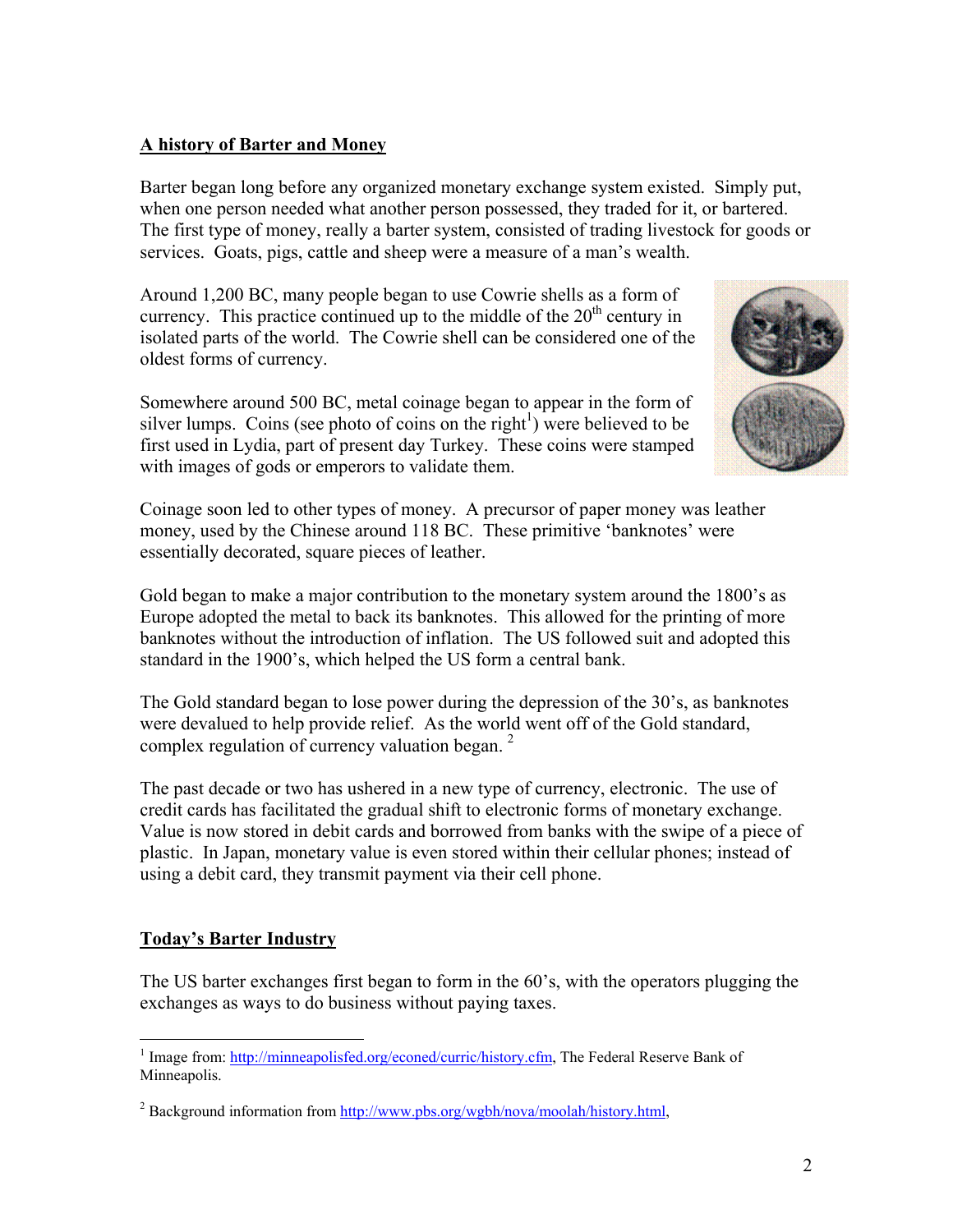Taxes, however, are one of life's inescapable events, the other being death. So, in the 80's the IRS declared that barter dollars were the taxable equivalent of the traditional US currency. The industry was also determined to be a type of third-party record keeper.

Industry trade organizations began to form to help alleviate these record keeping requirements and to help stave off further regulatory actions. The IRTA, or the International Reciprocal Trade Association was formed, along with National Association of Trade Exchanges.

Today, the barter industry is extremely fragmented with over 500 retail barter brokers in North America<sup>3</sup>. The industry is growing faster than GDP at 8% annually,<sup>4</sup> [w](#page-2-1)ith the average North American exchange doing between \$3[.](#page-2-2)5 and \$4.5 million annual volume<sup>5</sup>. An IRTA survey indicates that the barter industry may be able to capture 4% of the global trade volume. In 2001,Global trade volume was over \$32 trillion, giving barter an indicated market opportunity of \$128 billion.<sup>[6](#page-2-3)</sup>

The table below shows the growth, in volume of the barter industry from 1974 to 1995. Annualized, this growth is 11.91% vs. GDP growth over the same period of 7.87%

 $\overline{a}$ 

<span id="page-2-0"></span><sup>&</sup>lt;sup>3</sup> from National Association of Trade Exchanges (NATE) press release dated 9/23/04, http://www.nate.org/articlesdetail.asp?id=827&pageno=1 <sup>4</sup>

<span id="page-2-1"></span><sup>&</sup>lt;sup>4</sup> IRTA, 'The Commercial Barter Industry,' http://www.irta.com

<span id="page-2-2"></span> $5$  from National Association of Trade Exchanges (NATE) press release dated 9/23/04, http://www.nate.org/articlesdetail.asp?id=827&pageno=1 <sup>6</sup>

<span id="page-2-3"></span><sup>&</sup>lt;sup>6</sup> IRTA, '2001 IRTA Barter Statistics Workshop Results.'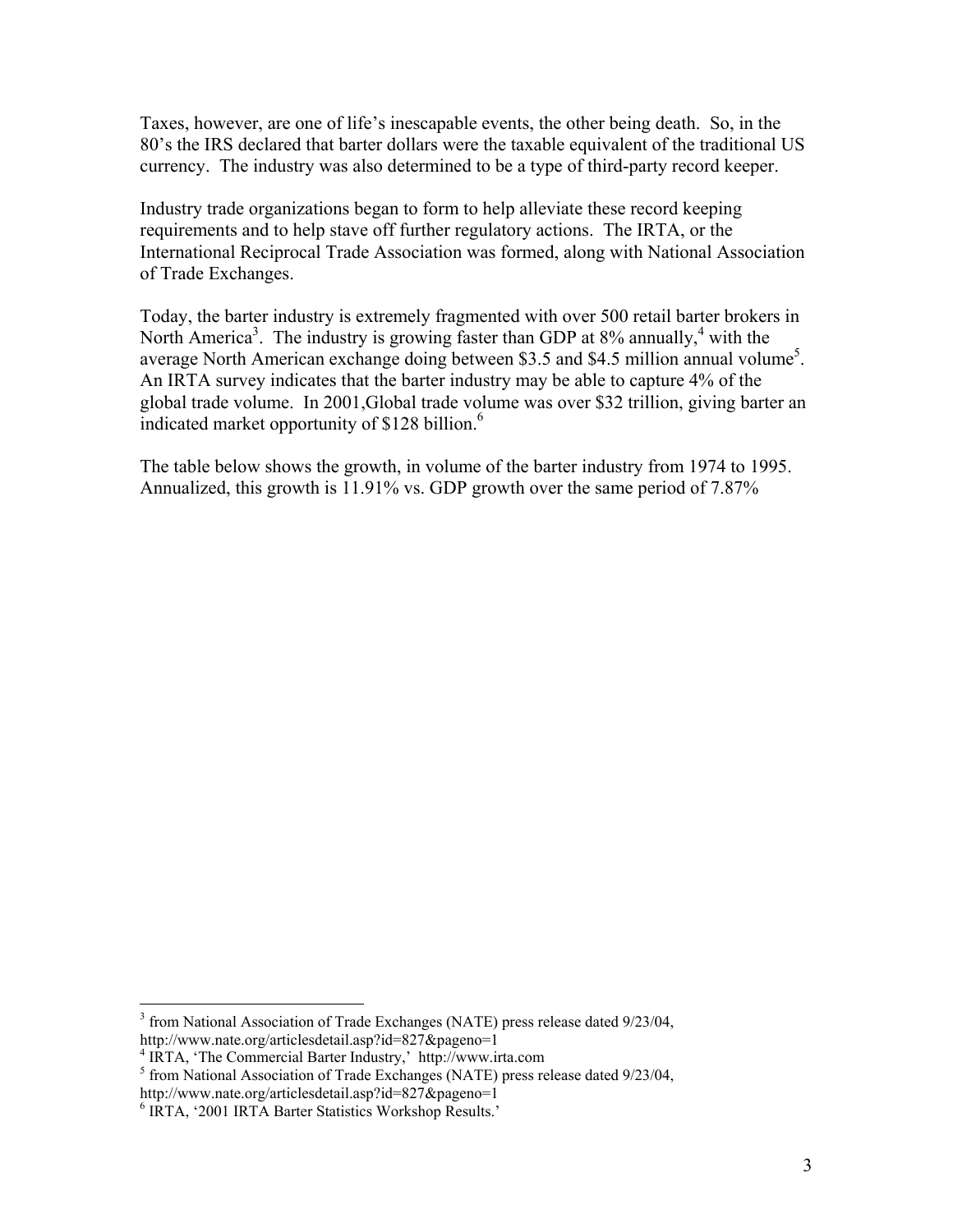# Table 1: Volume of Corporate Barter,

# North American Companies, 1974-1995

# (in Millions of Current US Dollars)

| Year | Volume | Year | Volume |
|------|--------|------|--------|
| 1974 | \$850  | 1986 | \$3200 |
| 1976 | 980    | 1987 | 3470   |
| 1977 | 1130   | 1988 | 3750   |
| 1978 | 1300   | 1989 | 4050   |
| 1979 | 1500   | 1990 | 4550   |
| 1980 | 1720   | 1991 | 5100   |
| 1981 | 1980   | 1992 | 5570   |
| 1982 | 2200   | 1993 | 6050   |
| 1983 | 2440   | 1994 | 6560   |
| 1984 | 2680   | 1995 | 7216   |
| 1985 | 2900   |      |        |

Source: Barter by North American Companies, (http://ww2.dgsys.com/~irta/statisti.html).

The table below shows, from 1974-1995, the percentage growth of GDP and Barter Volume. As you can infer from the chart, barter volume is growing faster than GDP as a whole.

<u>.</u>

7

 $^7$  http://www.appropriate-economics.org/materials/reciprocal\_exchange\_networks.pdf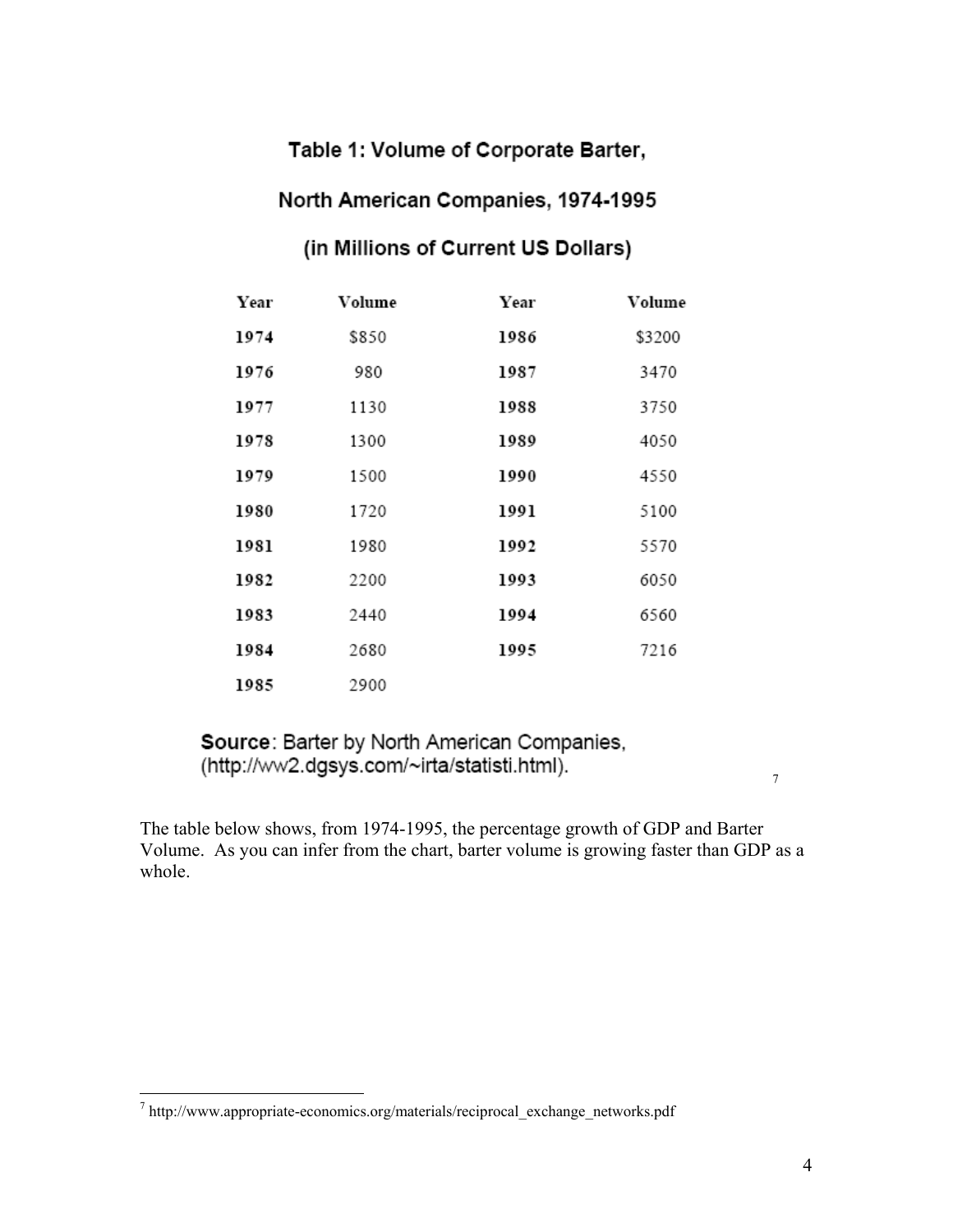

INLM seems to be the only publicly traded, true barter only company. Other publicly traded companies in the industry are not just barter companies, or are more of a franchise type of operation.

#### **The Trade Organizations**

#### **International Reciprocal Trade Association (IRTA)**

The largest trade organization for the industry is the International Reciprocal Trade Association, or IRTA. IRTA was founded in 1979.

IRTA is truly international, and has barter exchange members in over 25 countries, including the US, UK, Canada, Australia, Malaysia, India, Thailand, North Korea, Japan, China, Mexico, France, Germany, and Russia.

The positive effects of a trade association can be seen in IRTA's success in obtaining a ruling form the Civil Aeronautics Board allowing the unrestricted barter of air services.

#### **National Association of Trade Exchanges (NATE)**

The National Association of Trade Exchanges or NATE, was formed in 1984. NATE is a membership owned organization that provides an industry set of ethics and codes for members to operate under.

NATE also operates BANC, a payment-clearing house for member exchanges. This clearinghouse operates in a similar fashion to the Federal Reserve System in that it allows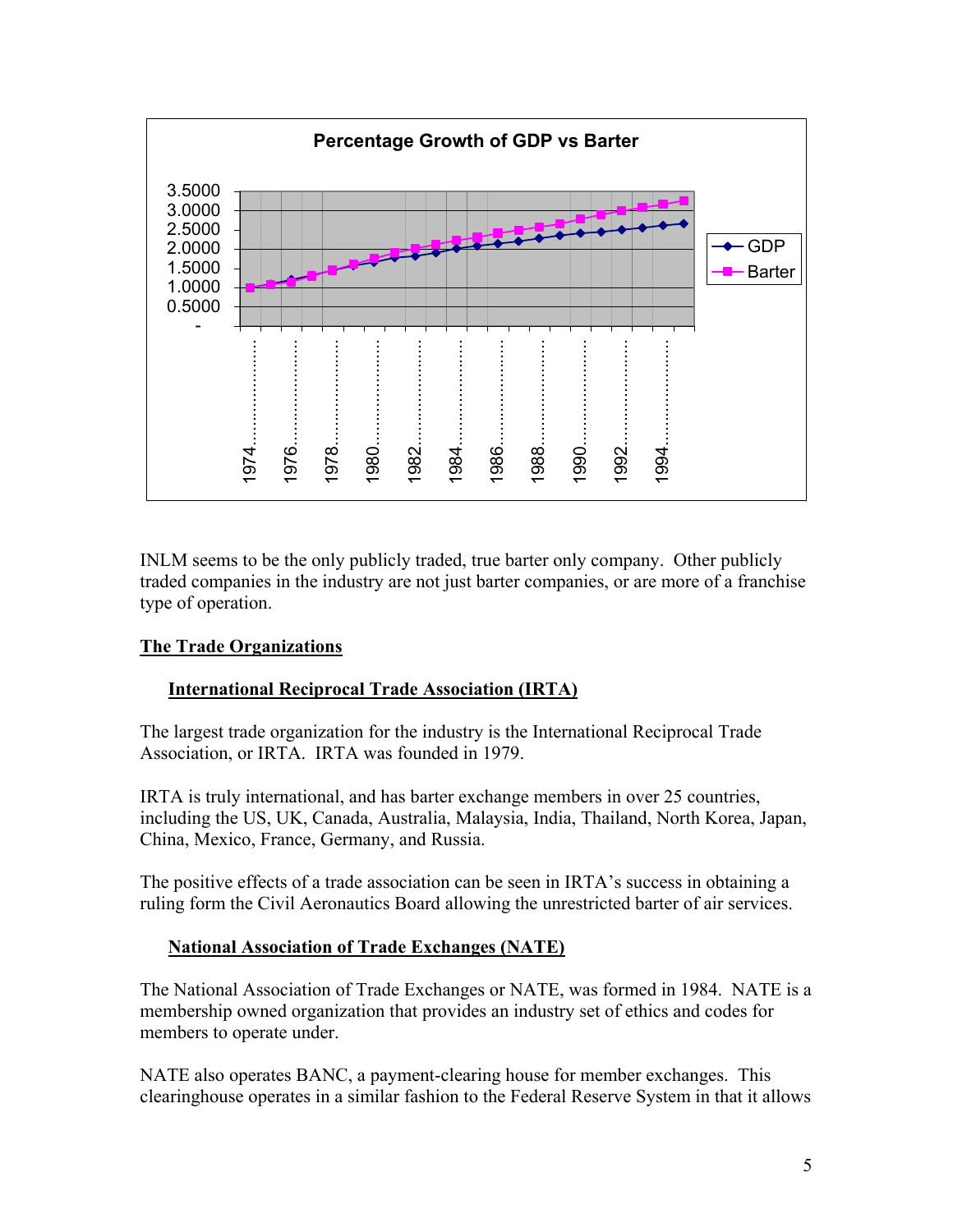members to pay other members by transferring funds into and out of their respective accounts at the BANC. The availability of this system permits barter exchanges to offer a wider assortment of trade merchandise and value to their respective members. This in turn makes the barter industry much more viable in established economies.

## **INLM Business Basics**

INLM's primary operating company is Continental trade Exchange (CTE), with a trading volume of \$32mm, and operating revenue of \$3.972mm, an increase of 42.4%. CTE receives sales from several revenue streams:

- A cash fee paid for handling the transaction  $(12\% (6\%)$  buyer,  $6\%$  seller fees)). This equates to around \$3.8mm (2003) given a trade volume of \$32mm.
- A cash membership fee paid when a member joins (\$595).
- Monthly maintenance fees (\$10 cash / \$10 in trade dollars). With 7,000 business clients, INLM receives \$70,000 per month in cash dollars and \$70,000 in trade dollars for its own account.
- Cash earned through sales of goods purchased by IMS with its own trade dollars.

CTE's competition is made up of smaller, independently owned exchanges. Competition in this industry can be a benefit since customers of one exchange may use the barter services of another exchange through the BANC system, and customers tend to join more than one exchange, if available in their area.

The customers have an incentive to stay with an exchange since dollars earned must be utilized through that exchange company. Since customers can build up a large barter dollar balance, turnover can be minimized. These factors contribute to CTE's 10% growth rate from established accounts.

These characteristics also make acquisitions more attractive. CTE can purchase an existing exchange utilizing its stock as currency and acquire an established customer base.

#### **Acquisition Strategy**

CTE's business strategy has been to find an exchange were the owner would like to cash out. CTE usually purchases these exchanges partly in cash and partly in stock, to be paid out over several years to the current owners.

An example of how INLM transacts an acquisition is the purchase of Tradecard, Inc in September 2002. The company purchased Tradecard for 1,050,000 (pre-split shares) shares. Of this amount, the owners were guaranteed to receive \$800,000 in cash, and \$250,000 in barter dollars.

For the cash portion, INLM agreed to deposit \$20,000 each month into an escrow account for 35 months. Tradecard's former owners then have the right to sell back to INLM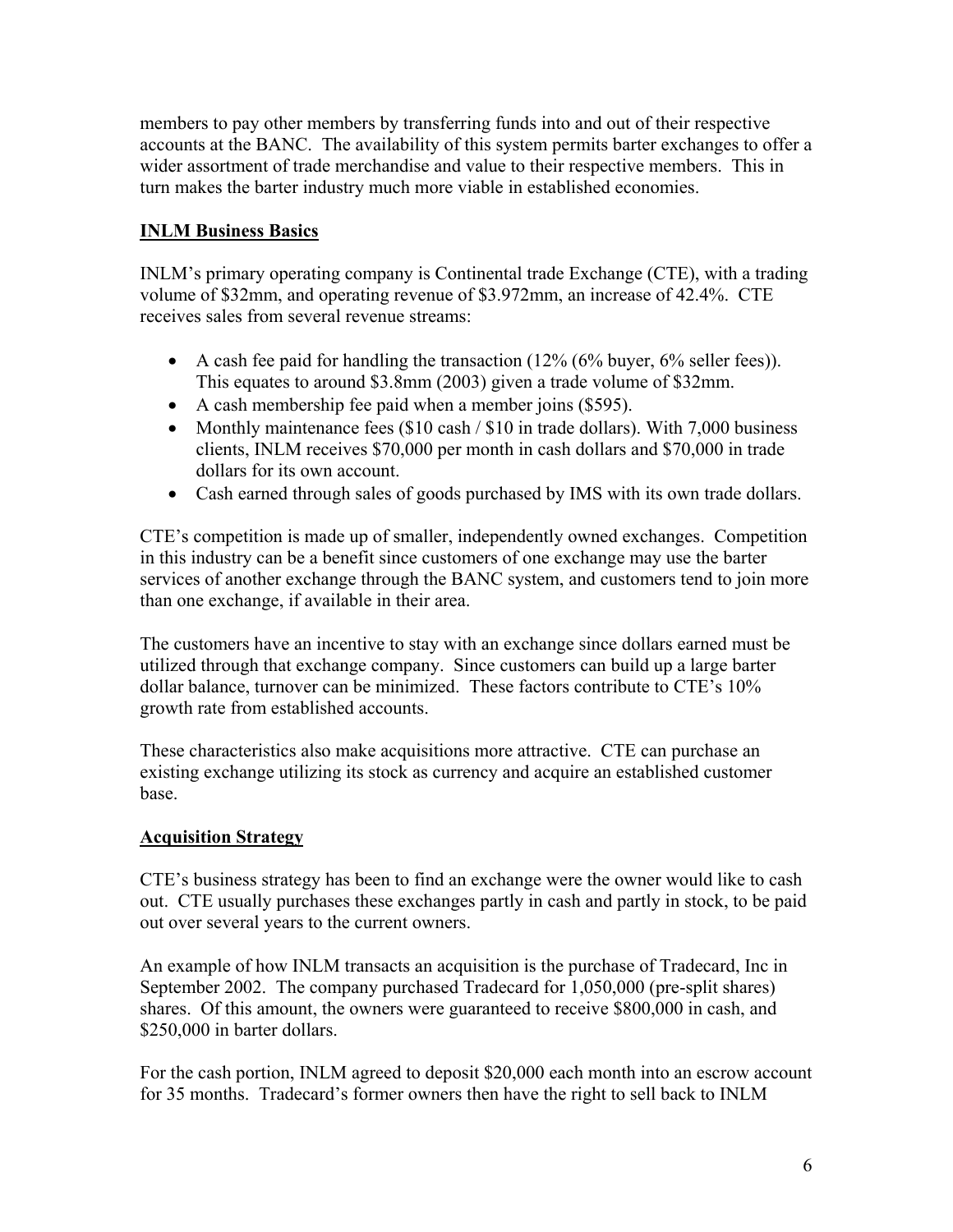20,000 shares of INLM stock at \$1 per share per month. At the end of the 36-month period, if the Tradecard owners have sold all of the INLM shares, INLM may keep any remaining funds.

Utilizing this transaction method allows INLM to make acquisitions using cash flow and trade dollars as guarantees of stock value.

Once an acquisition is made, CTE begins to consolidate back office operations while retaining sales staff in the local markets. Back office operations can include processing, software, and travel exchange departments.

#### **Financials**

CTE has been growing sales at a faster rate than the general industry, due to being able to take advantage of acquisitions. Sales have been growing at a 5-year average rate of +26%, vs. the industry growth rate of 11.9%. Recent revenue growth at CTE has been even larger, as illustrated by the 2003/2002-growth rate of 42%.

#### **Income Statement**

CTE's expenses, as a percentage of revenue, are broken down in the following table:

| Income                     | 2003             | % Of Sales |         |
|----------------------------|------------------|------------|---------|
| <b>Gross Revenue</b>       | \$3,972,386.00   |            | 100.00% |
|                            |                  |            |         |
| Net Revenue                | \$3,972,386.00   |            | 100.00% |
|                            |                  |            |         |
| Expenses:                  |                  |            |         |
| Payroll & Employee Related | \$2,159,870.00   |            | 54.37%  |
| General Administrative     | 818,126.00       |            | 20.60%  |
| Occupancy                  | 432,176.00<br>\$ |            | 10.88%  |
| Selling                    | 186,457.00<br>S  |            | 4.69%   |
| Other                      | 203,055.00       |            | 5.11%   |

This table illustrates the largest cost center in the barter exchange industry, Payroll and Employee Related Expenses. CTE has done an acceptable job of controlling this expense, as it does not change significantly, as a percentage of sales, as the company has expanded.

INLM's ROE seems a bit low at 4.05%. Without the expenses related to the printing division disposition lawsuit, the ROE figure should be higher going forward.

General and Administrative expenses have been high in the past few years, mainly due to lawsuit expenses related to the disposition of the printing business.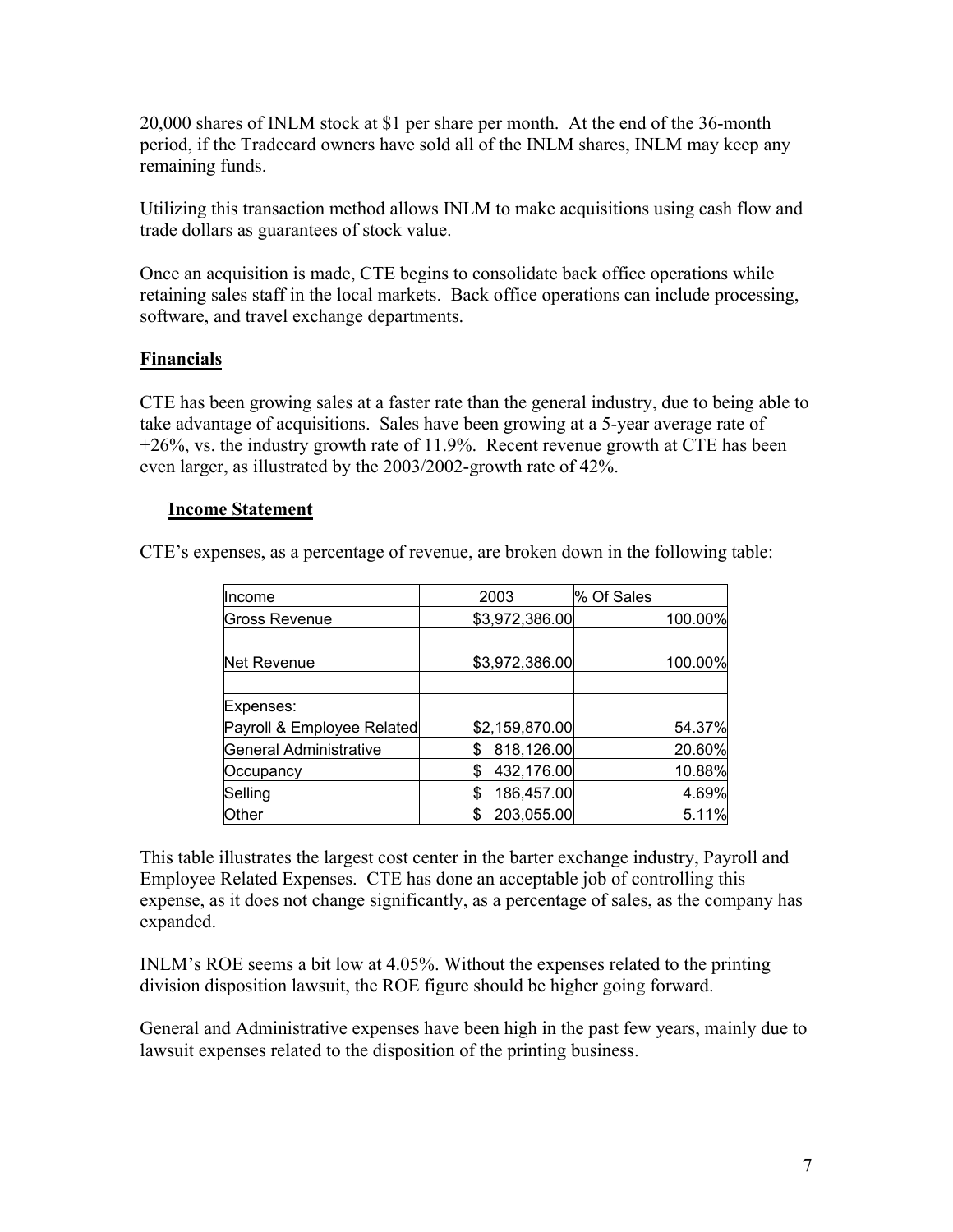## **Balance Sheet**

INLM has a strong balance sheet with good cash position. The company's current ratio is 1.78x. Given this strong ratio, INLM should have no problem continuing its growth by acquisition strategy.

INLM's debt / equity ratio of 48% would also not be too restrictive in regards to financing options related to their acquisition strategy, given INLM's strong ability to generate cash.

|--|

| <b>Assets</b>                        | 2003             |
|--------------------------------------|------------------|
|                                      |                  |
| <b>Current Assets</b>                |                  |
| Cash                                 | \$<br>113,023.00 |
| Acct. Receivable                     | \$<br>745,270.00 |
| <b>Earned Trade Acct</b>             | \$<br>164,961.00 |
| Inventory                            | \$<br>136,672.00 |
| Prepaid Exp                          | \$<br>5,552.00   |
| <b>Current Notes Receivable</b>      | \$<br>49,919.00  |
| <b>Total Current Assets</b>          | \$1,215,397.00   |
| <b>Property Plant and Equip</b>      |                  |
| Leasehold Improvements               | \$<br>9,652.00   |
| Furniture & equip                    | \$<br>813,734.00 |
| <b>Less Accumulated Depreciation</b> | \$ (424, 654.00) |
| Net Property & equip                 | 398,732.00<br>\$ |
| <b>Other Assets</b>                  |                  |
| Restricted cash                      | 301,230.00<br>\$ |
| Notes Receivable                     | \$<br>49,736.00  |
| <b>Membership Lists</b>              | \$1,363,109.00   |
| Goodwill                             | \$<br>535,478.00 |
| Investment in R/E                    | 43,000.00<br>\$  |
| Other                                | \$<br>92,425.00  |
| Deferred Inc. tax                    | 124,000.00<br>\$ |
| <b>Total Other Assets</b>            | \$2,508,978.00   |
| <b>Total Assets</b>                  |                  |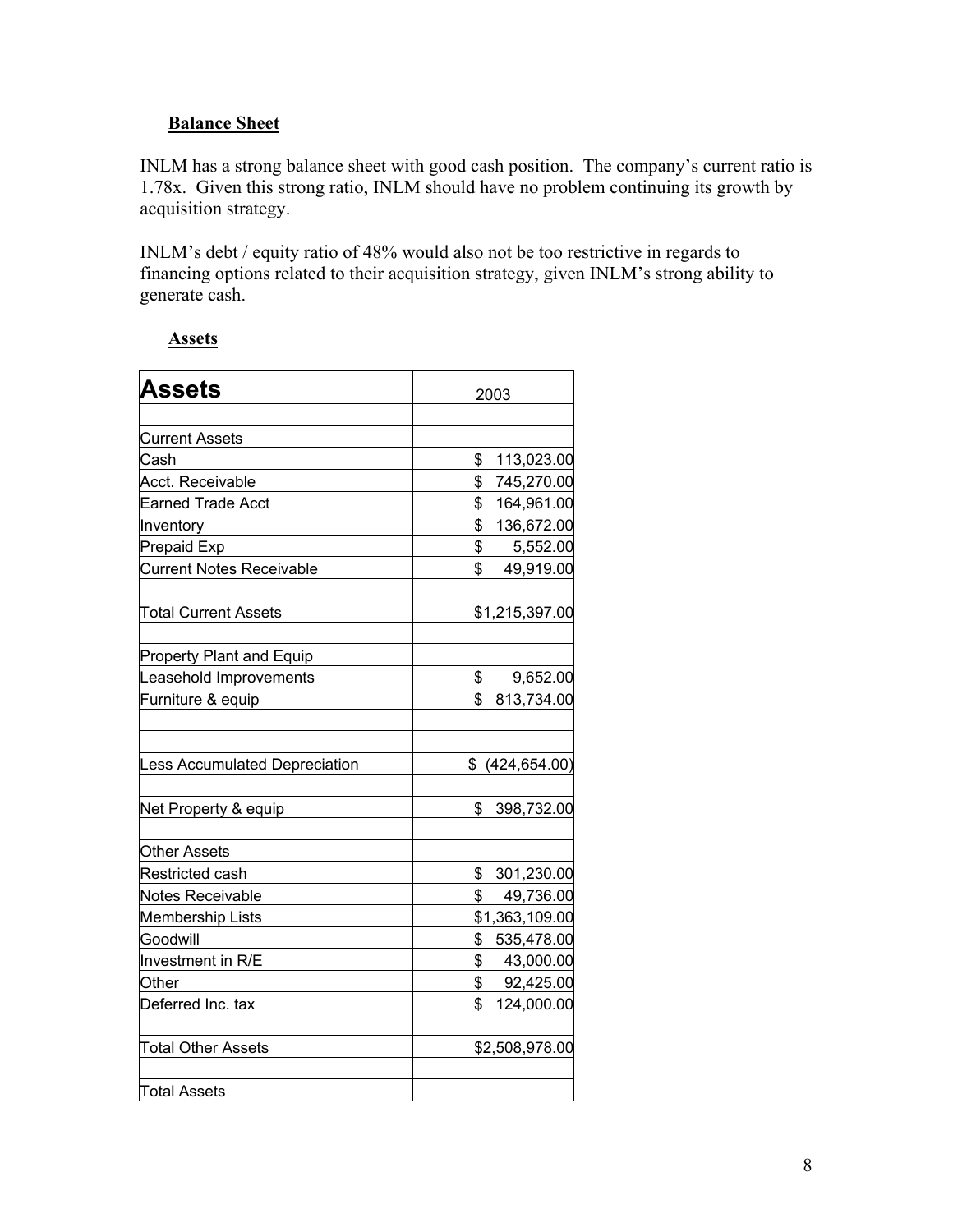|  |  | 00.107.00 <b>00</b><br><u>т</u> л<br>ש |
|--|--|----------------------------------------|
|--|--|----------------------------------------|

The asset side of the balance sheet shown above shows a large cash balance (Cash and Restricted Cash) of \$414,253. INLM's cash balance (unrestricted) has grown about 2%, even after spending on acquisitions.

Restricted cash includes funds deposited into escrow for compensating owners of acquired firms if those owners do not receive the value anticipated from sales of INLM stock received from the merger transaction. Funds in the restricted category could conceivably be returned, in whole or in part, to INLM at the end of the agreed upon time frame.

Another item unique to the industry is the Earned Trade Account. This account consists of barter dollars earned by INLM that can be used to purchase goods and services through its barter network. INLM earns these dollars each month as part of a member's membership fee.

When INLM acquires an exchange company, the greatest value in the acquisition is the membership list. Accordingly, INLM records this value on its balance sheet, currently at \$1.36mm. Amounts paid for an acquisition above and beyond the value of the membership list is placed into the goodwill asset account.

| <b>Liabilities</b>                | 2003            |
|-----------------------------------|-----------------|
|                                   |                 |
| <b>Current Liabilities</b>        |                 |
| Accts. Payable                    | \$<br>70,781.00 |
|                                   |                 |
| Payroll and Payroll Taxes         | 114,842.00      |
| Sales Tax                         | 26,177.00       |
|                                   |                 |
| Other Accrued Expenses            | 21,000.00       |
| <b>Current Portion of LT Debt</b> | 447,165.00      |
|                                   |                 |
| <b>Total Current Liabilities</b>  | 679,965.00      |
|                                   |                 |
| Long Term Liabilities             |                 |
| Capital Leases                    | 13,395.00       |
| <b>Notes Payable</b>              | 608,495.00      |
| Notes Payable to Related Parties  | 193,329.00      |
| Deferred Comp Payable             | 64,045.00       |
|                                   |                 |
| Total LT Liabilities              | 879,264.00      |
| <b>Total Liabilities</b>          | 1,559,229.00    |

# **Liabilities**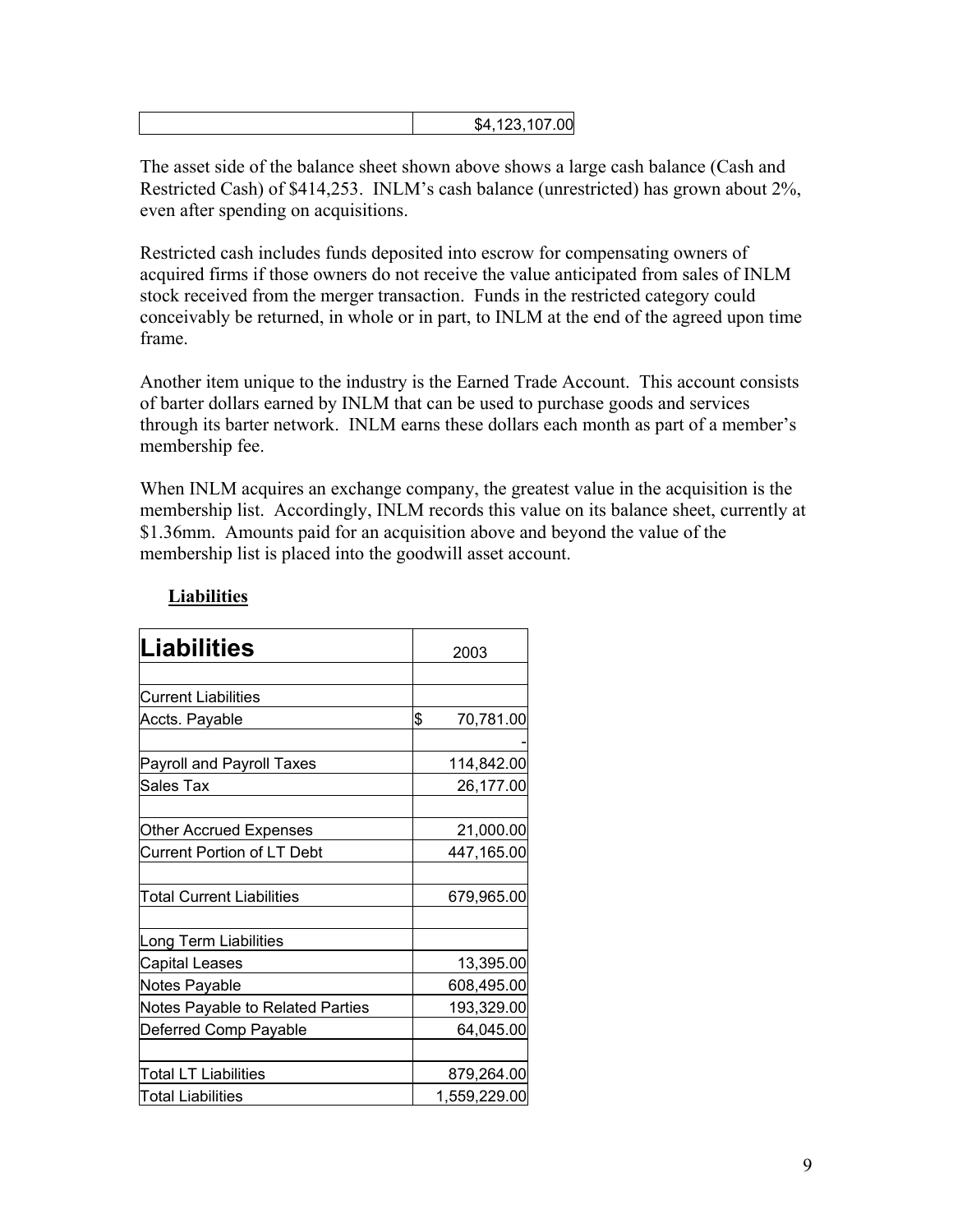| <b>Stockholder Equity</b>                |               |
|------------------------------------------|---------------|
|                                          |               |
| Common Stock                             | 1,832.00      |
| Paid in Capital                          | 3,152,806.00  |
| <b>Treasury Stock</b>                    | (353, 201.00) |
| <b>Retained Earnings</b>                 | (237, 559.00) |
|                                          |               |
| Total Stockholder Equity                 | 2,563,878.00  |
| Total Liabilities and Stockholder Equity | 4,123,107.00  |

# **Earnings Model**

|                              | FY 2003 (a)        | 2004 (e)     | 2005(e)    |
|------------------------------|--------------------|--------------|------------|
|                              |                    |              |            |
| llncome                      | \$<br>3,972,386 \$ | 4,727,139 \$ | 6,617,995  |
|                              |                    |              |            |
| Net Rev                      | 3,972,386          | 4,727,139    | 6,617,995  |
| Expenses                     |                    |              |            |
| Payroll & Related Employee   | 2,159,870          | 2,054,485    | 2,876,280  |
| General Administrative       | 818,126            | 945,227      | 1,257,419  |
| Occupancy                    | 432,176            | 519,985      | 661,719    |
| Selling                      | 186,457            | 213,546      | 298,964    |
| Other                        | 203,055            | 236,356      | 198,539    |
| <b>Total Expenses</b>        | 3,799,684          | 3,969,801    | 5,293,002  |
|                              |                    |              |            |
| Gain (Loss) Before Inc Tax   | 172,702            | 757,337      | 1,324,992  |
| Income tax expense (benefit) | 68,800             | 302,934      | 529,996    |
|                              |                    |              |            |
| Net Gain (Loss)              | 103,902            | 454,402      | 794,995    |
| Loss on Disc. Ops            | (346, 161)         |              |            |
| Net inc                      | (242, 259)         | 454,402      | 794,995    |
| <b>Common Outstanding</b>    | 38,495,602         | 38,495,602   | 38,495,602 |
|                              | \$                 |              |            |
| NI Per Common                | \$<br>(0.01)       | \$<br>0.01   | \$<br>0.02 |

Common Outstanding take from 10q and 10k. FY 2003 earnings numbers adjusted for total shares outstanding.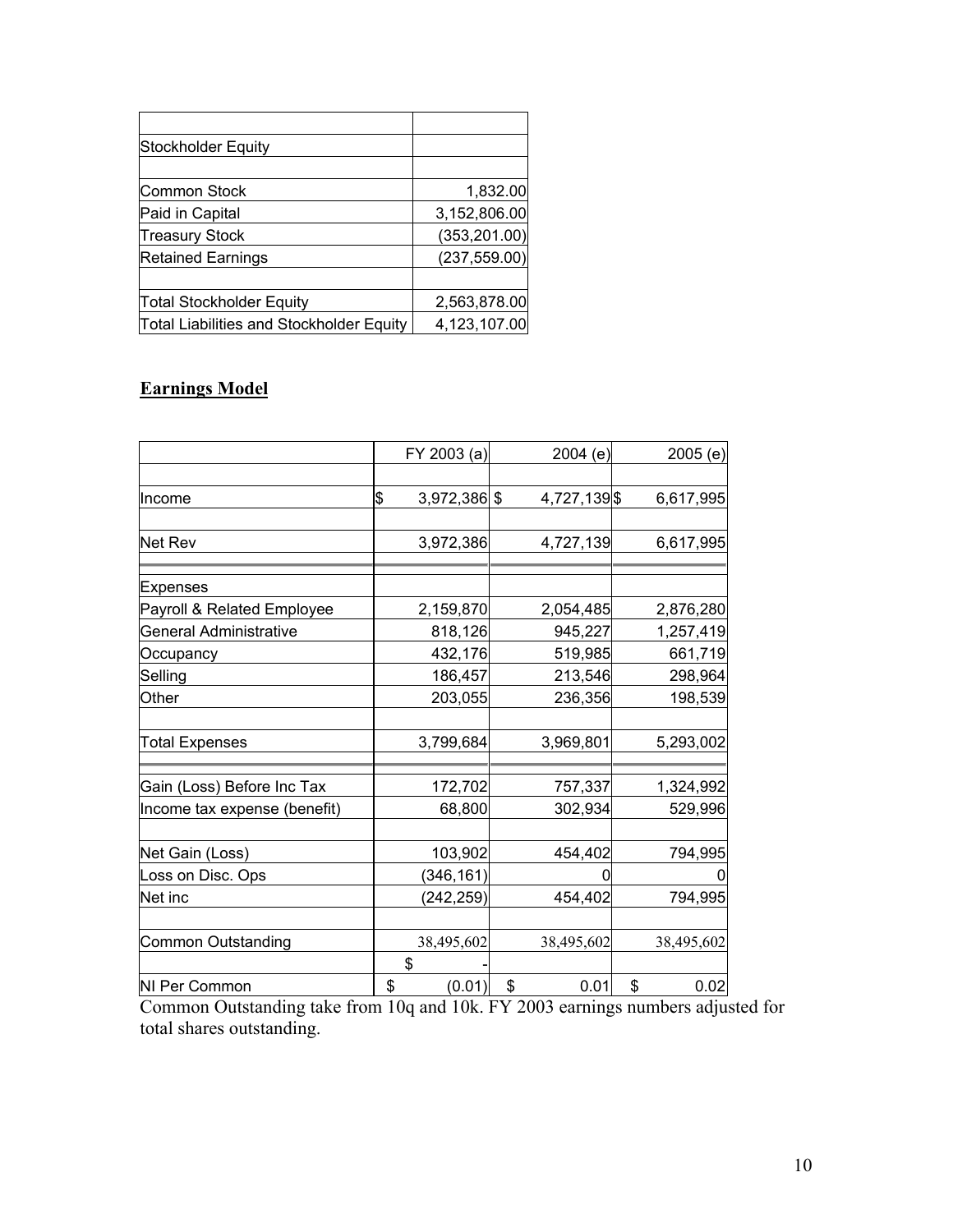INLM's sales have been growing at an outstanding rate. During the past five years, revenue has grown, on average, over 46%. I believe that this trend should continue given the opportunities for industry consolidation and acquisitions that are available to INLM.

#### **Conclusion**

INLM is a compelling buy. The biggest problem is its extremely small float, as noted at the beginning of this report. It is because of the small float that I have rated the company Buy/4 and not a Strong Buy/5.

INLM has indicated that they are attempting to find ways to alleviate the thinly traded problem, including finding intuitional investors that could provide funding to the company in exchange for shares. Although this could be dilutive, the trading benefits are hard to ague about.

I would recommend trades be made in small allotments to avoid causing an adverse market price reaction.

### **Management Summary**

INLM has a very seasoned management that is highly capable of guiding the company as it grows. Talent is not limited to the CEO; there is a depth of talent at the company to draw upon. Some members of management also serve on the board of NATE, and therefore can have some guidance in the direction of one of the industry's trade groups.



Donald F. Mardak has been the Chief Executive Officer, President and a director of IMS since our inception in 1988. From 1970 to 1974, Mr. Mardak was a partner in Learning Unlimited, a division of Hal Leonard Publishing Corp. In 1974, he founded Don Mardak Piano & Organ Centers, Ltd., a chain of retail piano and organ stores in the Greater Milwaukee area. In 1985, Mr. Mardak founded the Continental Trade Exchange barter network under the name "Continental Trading Company", a sole proprietorship. Continental Trading Company was incorporated in 1988 as Continental Trade Exchange, Ltd. and is now our primary operating subsidiary. Mr.

Mardak is a two-term president of NATE, the National Association of Trade Exchanges (1995-96 and 1999-2000) and served on the board of directors of the organization for seven years. NATE is the principal barter industry trade association.



John E. Strabley, Jr. has been the Executive Vice President of IMS since 1992 and a director since 1997. Mr. Strabley joined Continental Trade Exchange, Ltd. as a trade broker in 1991. In 1992, he was promoted to General Manager and, in August of that year, was appointed as Vice President of Continental Trade Exchange and IMS. In 1995, Mr. Strabley passed the barter industry certification examination and was awarded with the industry's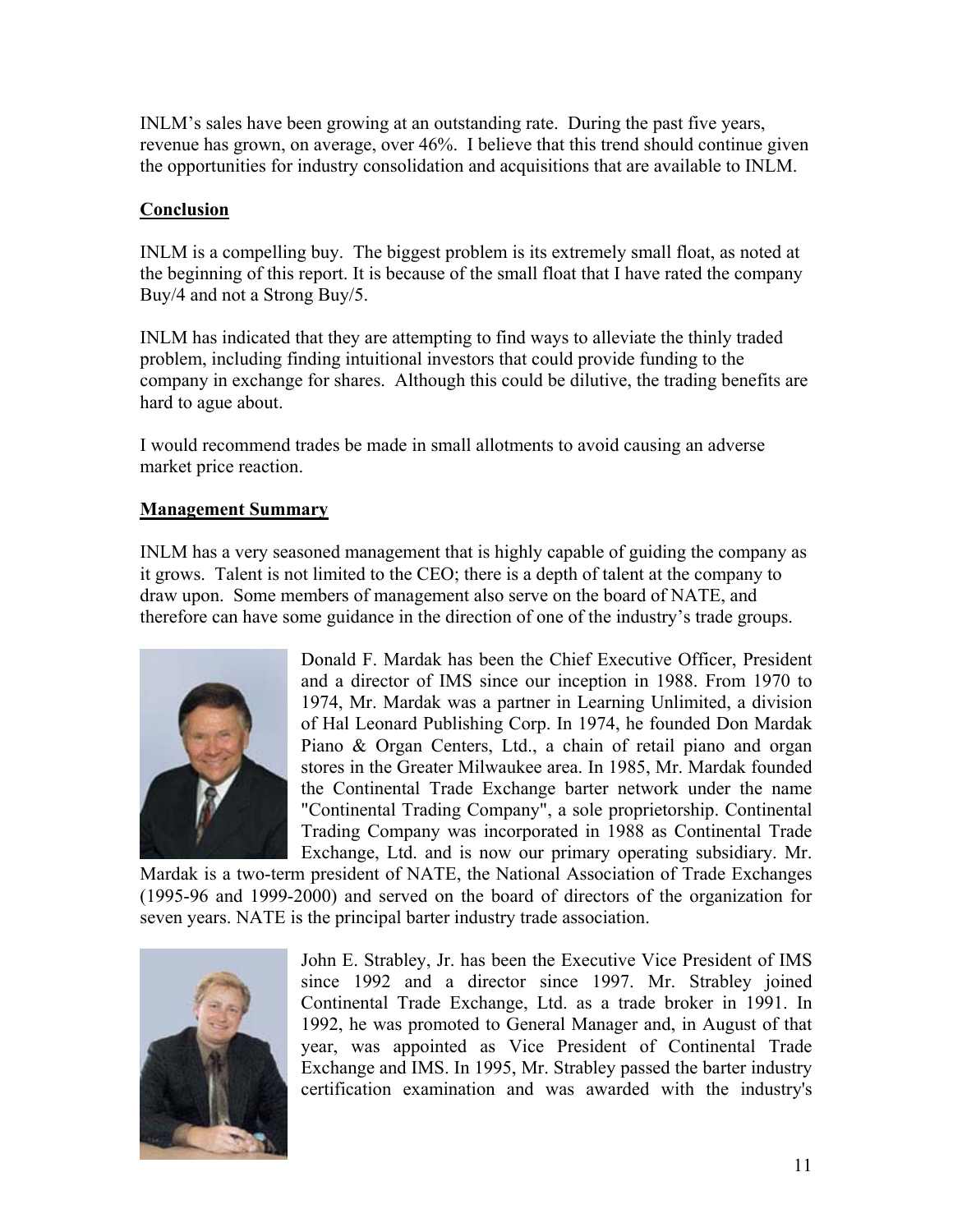highest designation of CTB - Certified Trade Broker. In 1997, Mr. Strabley became a director of both Continental Trade Exchange, Ltd. and IMS.

Dale L. Mardak has been Vice President of IMS since 1995, and a director since 1997. He joined Continental Trade Exchange, Ltd. in 1993 as a trade broker and was appointed trade director in 1995. In 1997, he was appointed Treasurer and a director of both Continental Trade Exchange, Ltd. and IMS. In 1999, Mr. Mardak received the designation of CTB - Certified Trade Broker. Currently, he is serving a term on the NATE Board of Directors.





Danny W. Weibling is a Certified Public Accountant and, along with his wife Lisa, was the former owner of Trade Systems Interchange, the Rohnert Park, CA barter network that IMS acquired in April of 2001. Mr. Weibling is also the developer and programmer of TradeWorks, the barter industry's finest software program, and he served six years as treasurer of the National Association of Trade Exchanges. He became Treasurer and Chief Financial Officer of IMS in April of 2001.

Patricia A. Katisch is currently the owner of Katisch & Associates, a marketing consulting and public relations firm. From 1998 - 2001, Ms. Katisch was an Associate Dean in the College of Professional Studies at Marquette University. Previous to that, she founded and published the Women's Yellow Pages of Greater Milwaukee and was the producer of the Wisconsin World of Women Show.





Wayne Emmer is currently the President of Illinois Cement Co., a position he has held since August of 1998. Wayne is also a former member of the Parkview Christian Academy School Board.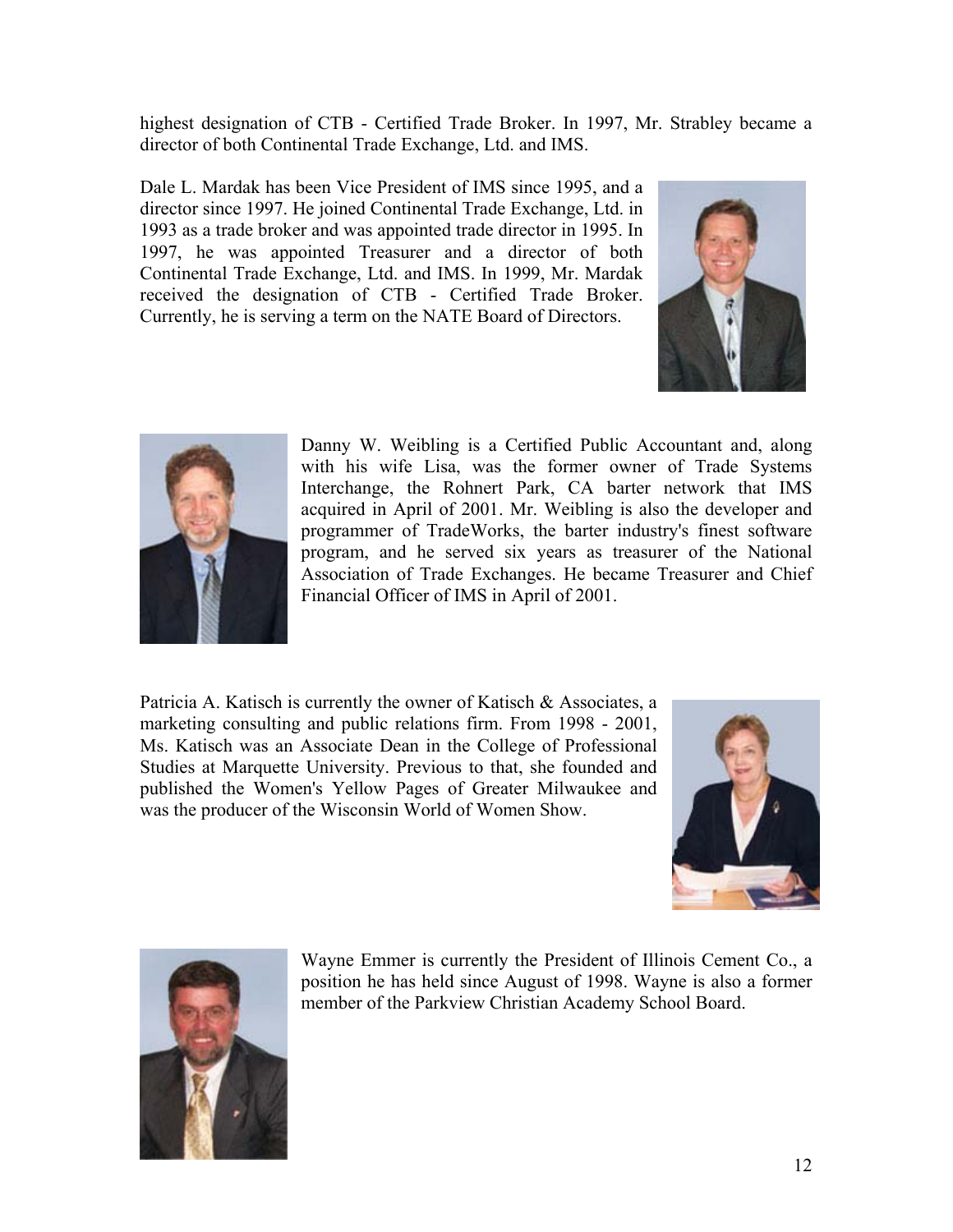Gerald Van Dyn Hoven is currently the president of the Van Dyn Hoven Automotive Group. Jerry is a director of American National Bank - Fox Cities, and is a member of the Board of Trustees of Equitable Reserve Association.

Thomas Delacy is currently the president and CEO of Independent Inspections, Inc. Thomas has a degree in geology from the University of Wisconsin - LaCrosse, and he is a Wisconsin State Certified Building Inspector.



#### \*\*\*\*\*\*\*\*\*\*\*\*\*\*\*\*\*

**Analyst's Statement:** "I have prepared this report, and the content within it, including all opinions, are solely my own."

**This report and other reports regarding this company and others are at:**  <http://www.investrend.com/articles/secondlevel.asp?level=182>

**International Monetary Exchange, Inc.,** Investor Relations, International Monetary Exchange, P.O. Box 510305, 16901 W. Glendale Dr., New Berlin, WI 53151, 800/559-8515, E-mail: [ir@internationalmonetary.com](mailto:ir@internationalmonetary.com) . Web site: [http://www.internationalmonetarysystems.com/.](http://www.prvh.com/)

The company's **InvestorPower™** page is at <http://www.investrend.com/company/list.asp?sPathParam=yes>

**Gary Vassalotti,** is a member of CFA Institute

The **analyst's biographical** details are at <http://www.investrend.com/articles/secondlevel.asp?level=238>

**Investrend Research** and **Investrend Research Syndicate, Div.,** Investrend Communications, Inc., 603 W. 13th Street, Suite 1A-277, Austin, Texas 78701 Phone (718) 896-5060, Fax (718) 896-5316, e-mail: [contact@investrend.com](mailto:contact@investrend.com) . Web site: [www.investrend.com](http://www.investrend.com/) and [www.investrendresearch.com](http://www.investrendresearch.com/).

**Information, opinions or ratings** contained in this report are submitted solely for advisory and information purposes by the qualified professional analyst. Investrend Research provides analyst facilitation, report publication and distribution services only. The information used and statements of fact made have been obtained from sources considered reliable but neither guarantee nor representation is made as to the completeness or accuracy. No representation whatsoever is made by Investrend. Such information and the opinions expressed are subject to change without notice. This report or study is not intended as an offering or a solicitation of an offer to buy or sell the securities mentioned or discussed. Please read full disclosures at [http://www.investrend.com.](http://www.investrend.com/) Neither Investrend nor the analysts apply "recommendations" to any reports nor the companies covered. Any usage of the word "recommendation," if any, is to be defined as a "rating" only.

Click here for Ratings Definitions:

<http://www.investrend.com/articles/secondlevel.asp?level=253>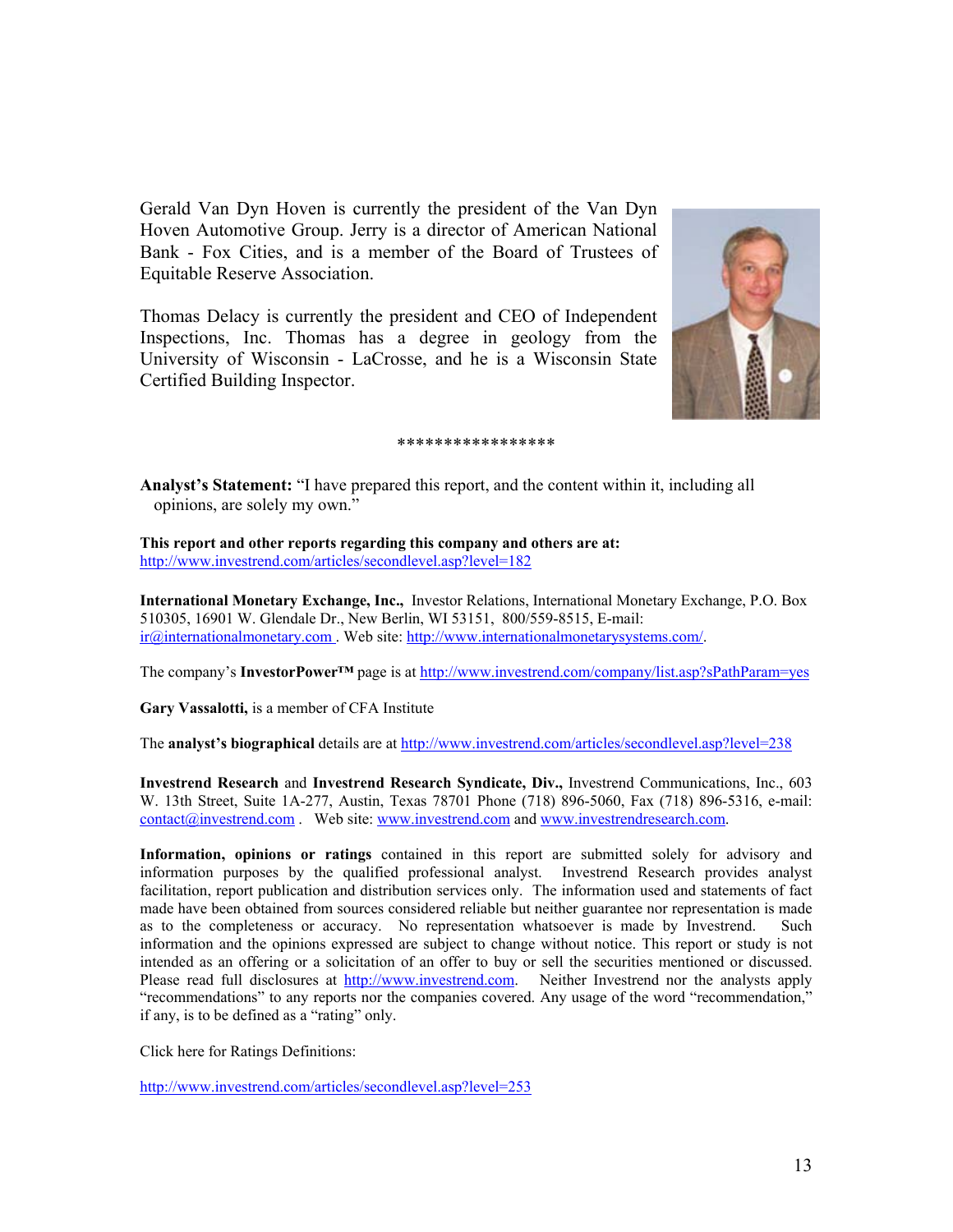**Enrollment fees** in Investrend's unique independent research program, which may be paid by anyone wanting to enroll a company for professional coverage, vary, from \$4,950 for an **Investrend Focus Report**, \$10,940 for a **Criterion Report**, \$15,700 for **Criterion Premium**, \$19,800 for continuous **Benchmark Coverage,** \$24,700 for **Benchmark Premium**, \$29,800 for full **Institutional Coverage**, \$34,700 for **Institutional Premium**, and to \$39,840 for Wall Street comprehensive coverage, and \$49,700 for **Wall Street Premium** coverage, all continuous coverages including **Research Reports**, **Research Updates** and **ResearchNotes**. A **Company of the Week Webcast** is \$3,940, and a 3x **Spotlight Forum** on StreetSignals is \$2,550. The enrollment fees stated above for the **Coverage Category** described on the **introductory page** are being paid by the company.

**IMPORTANT:** Investrend Research has been a pioneer in providing independent subscription-based and enrollment-based equities research publishing and distribution program championing higher standards of "accessibility", "scrutiny" and "disclosure" since 1996, with *procedures in place to lessen or eliminate conflicts of interest commonly associated with investment banking research*, including prohibitions on anyone associated with Investrend Research from owning or trading in the stocks of companies for which reports have been issued. We are members of the standards-based FIRST Research Consortium, members of the Standards Committee and subscribers to the ["Standards for Independent Research Providers.](http://www.firstresearchconsortium.com/)"



For additional information regarding professional standards and ethics, click on:

<http://www.investrend.com/articles/secondlevel.asp?level=265>

Investrend Research also subscribes to the principles contained in the Proposed Analyst/Corporate Issuer Best Practice Guidelines jointly promulgated by the **CFA Institute** and the **National Investor Relations Institute**, described at:

<http://www.investrend.com/articles/article.asp?analystId=0&id=7621&topicId=233&level=233>

To read what others say about the differences in investment banking research and the Investrend Research model, please read the following from the National Association of Security Dealers (NASD), the National Investor Relations Institute (NIRI), Shareholder Value Magazine, the New York Times, Dow Jones, and others at:

<http://www.investrend.com/articles/secondlevel.asp?level=233>

**Professional, credentialed analysts** qualified in the Investrend Research program are paid fully in advance for their initial reports by Investrend to eliminate any pecuniary interest. Analysts are under contract to Investrend to provide their reports solely for the benefit of the public, and not for Investrend, any covered company or any enrollee, and each agrees to adhere to the ethics and standards of the CFA Institute [\(http://www.cfainstitute.org\)](http://www.cfainstitute.org/). All reports are solely the product of the analyst, and Investrend acts only as an enrollment facilitator; and after the reports are completed, publishes and distributes them via Investrend Research Syndicate as a service to the analyst and the public.

For biographies of qualified analysts and a complete description of the process, click on: <http://www.investrend.com/articles/secondlevel.asp?level=238> <http://www.investrend.com/articles/article.asp?analystId=0&id=7284&topicId=238&level=238>